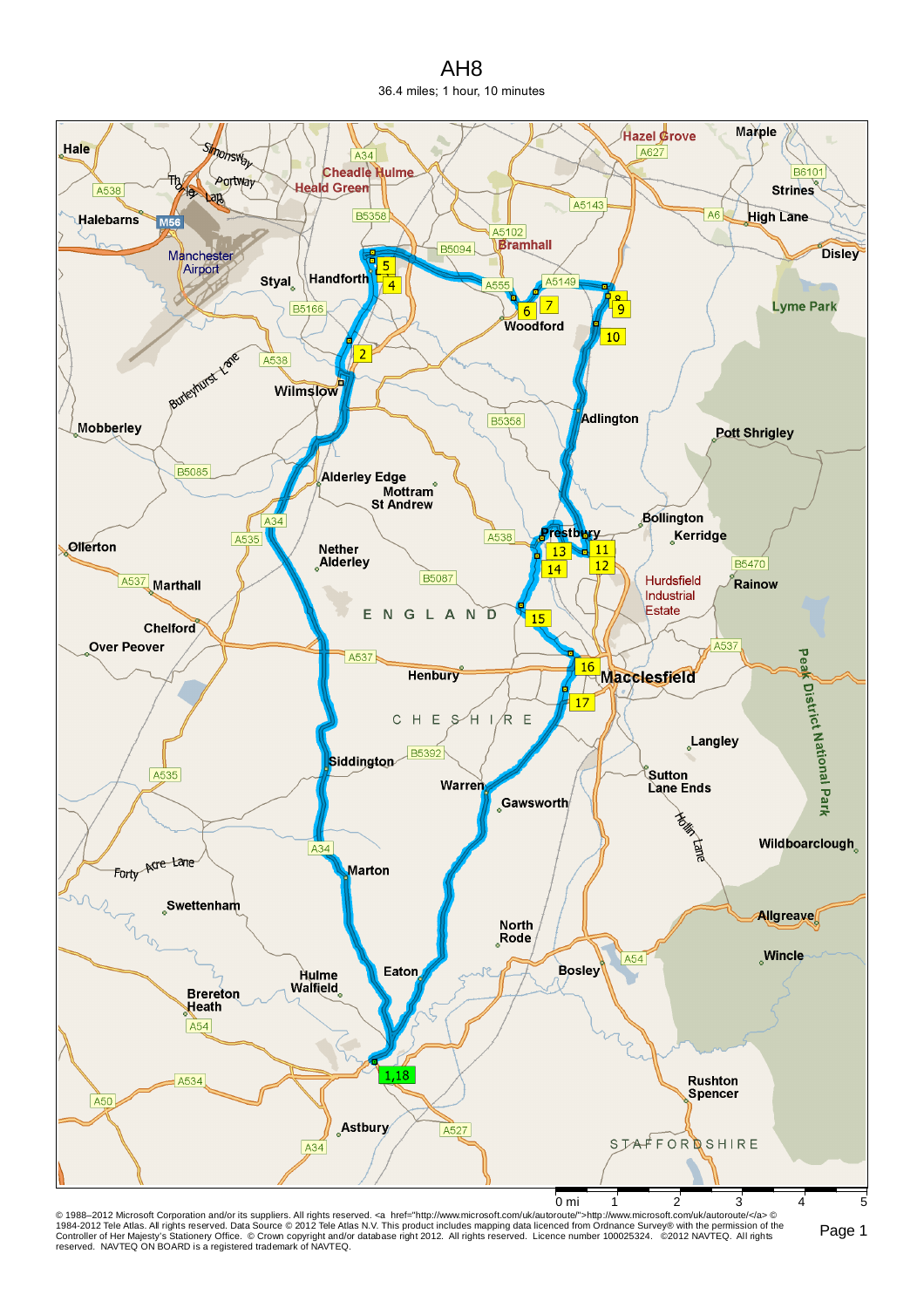

09:00 0.0 mi Depart Congleton on A54 [Rood Hill] (North) for 98 yds



09:00 0.1 mi Turn RIGHT (North-East) onto A34 [Rood Hill] for 8.0 mi towards A34 / (A536) / Macclesfield / Manchester



09:11 8.1 mi At roundabout, take the SECOND exit onto A34 [Alderley Edge and Nether Alderley By-pass] for 3.1 mi



09:15 11.2 mi At roundabout, take the SECOND exit onto A34 [Handforth by Pass] for 1.4 mi



09:16 12.6 mi At roundabout, take the FIRST exit onto A538 for 0.2 mi



09:17 12.7 mi At roundabout, take the THIRD exit onto B5166 [Manchester Road] for 0.3 mi



09:17 13.0 mi Keep STRAIGHT onto Manchester Road for 0.3 mi



09:18 13.3 mi At 113 Manchester Rd, Wilmslow SK9 2, stay on Manchester Road (North) for 0.6 mi



09:20 13.9 mi Road name changes to Wilmslow Road for 0.3 mi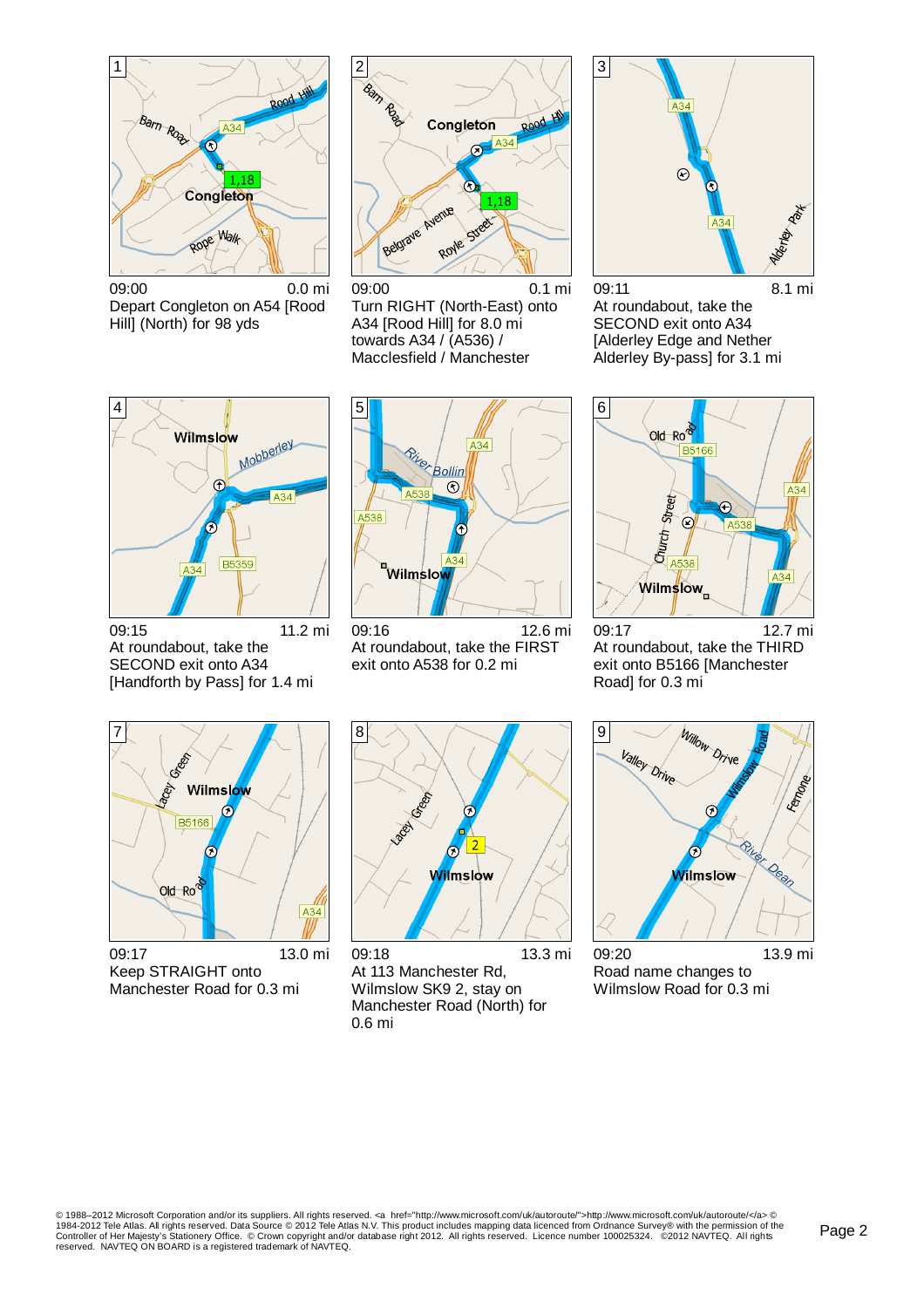

09:21 14.1 mi Bear LEFT (North) onto B5358 [Wilmslow Road] for 0.5 mi



09:22 14.6 mi Turn RIGHT (East) onto Spath Lane for 76 yds



09:23 14.7 mi Turn LEFT (North-West) onto Pickmere Road [Peacock Way] for 131 yds



09:24 14.8 mi Bear RIGHT (North-East) onto Pickmere Road, then immediately turn RIGHT (South) onto Siddington Road for 174 yds



09:25 14.9 mi At 64 Spath Lane, Handforth, Wilmslow SK9 3, return North on Siddington Road for 76 yds



09:25 14.9 mi Turn RIGHT (East) onto Pickmere Road [Tarvin Way] for 87 yds

![](_page_2_Figure_12.jpeg)

09:25 15.0 mi Keep STRAIGHT onto Pickmere Road for 21 yds

![](_page_2_Figure_14.jpeg)

09:25 15.0 mi Keep STRAIGHT onto Pickmere Road [Overton Way] for 87 yds

![](_page_2_Picture_16.jpeg)

09:25 15.0 mi Bear RIGHT (South-East) onto Pickmere Road for 131 yds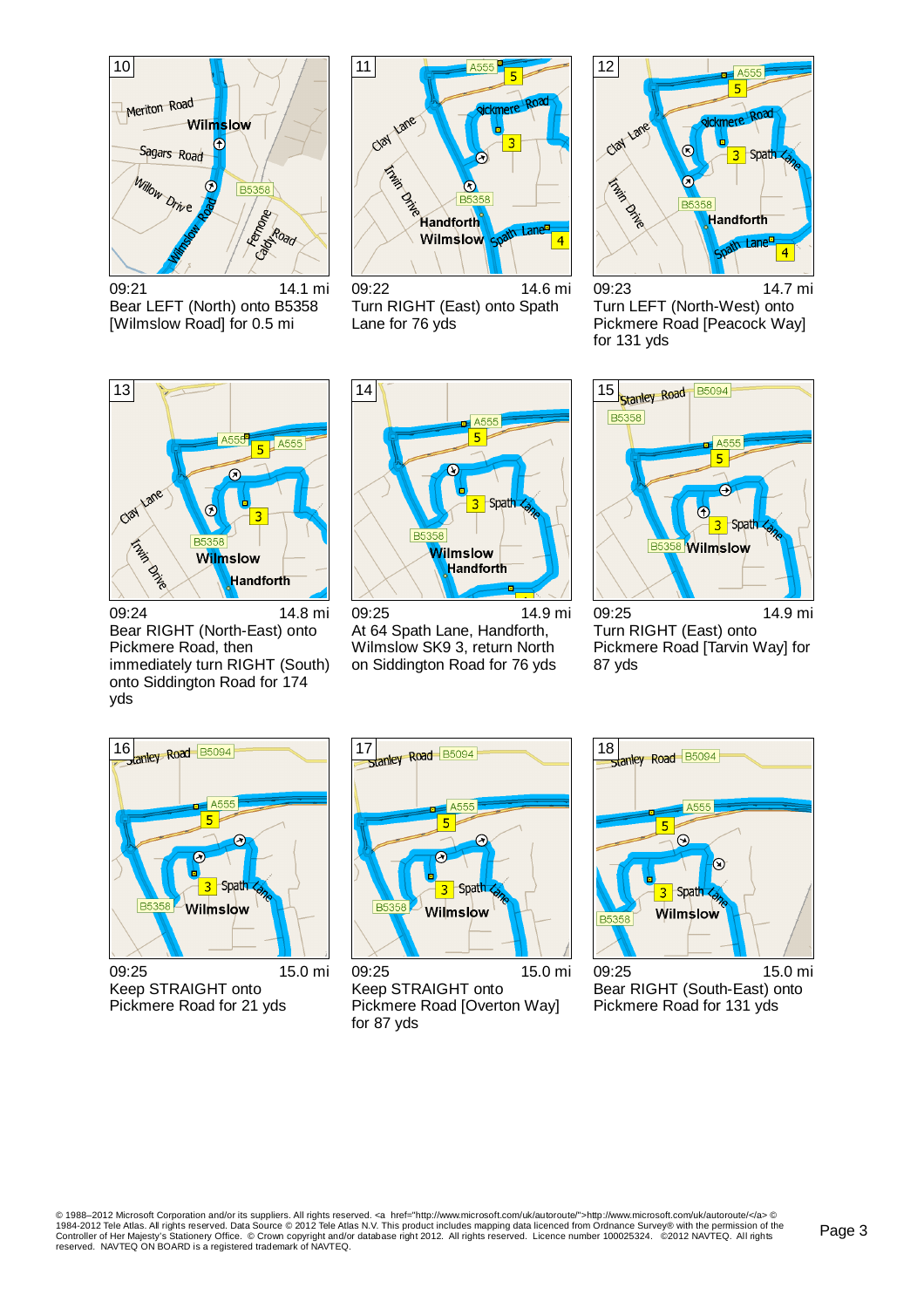![](_page_3_Figure_0.jpeg)

09:26 15.1 mi Turn LEFT (East) onto Spath Lane for 142 yds

![](_page_3_Figure_2.jpeg)

09:26 15.2 mi Bear RIGHT (South) onto Spath Lane [Cranage Avenue] for 98 yds

![](_page_3_Figure_4.jpeg)

09:27 15.2 mi Keep STRAIGHT onto Spath Lane [Christleton Way] for 0.1 mi

![](_page_3_Figure_6.jpeg)

09:27 15.4 mi At 17 Spath Lane, Handforth, Wilmslow SK9 3, stay on Spath Lane [Christleton Way] (West) for 142 yds

![](_page_3_Figure_8.jpeg)

09:27 15.4 mi Keep STRAIGHT onto Spath Lane for 65 yds

![](_page_3_Figure_10.jpeg)

09:27 15.5 mi Turn RIGHT (North) onto B5358 [Wilmslow Road] for 0.3 mi

![](_page_3_Picture_12.jpeg)

09:29 15.8 mi At roundabout, take the SECOND exit onto A555 [Manchester Airport Eastern Link Road] for 0.2 mi

![](_page_3_Picture_14.jpeg)

09:29 16.0 mi At A555, Handforth, Wilmslow SK9 3, stay on A555 [Manchester Airport Eastern Link Road] (East) for 2.3 mi

![](_page_3_Figure_16.jpeg)

09:31 18.2 mi At roundabout, take the SECOND exit onto A5102 [Woodford Road] for 0.3 mi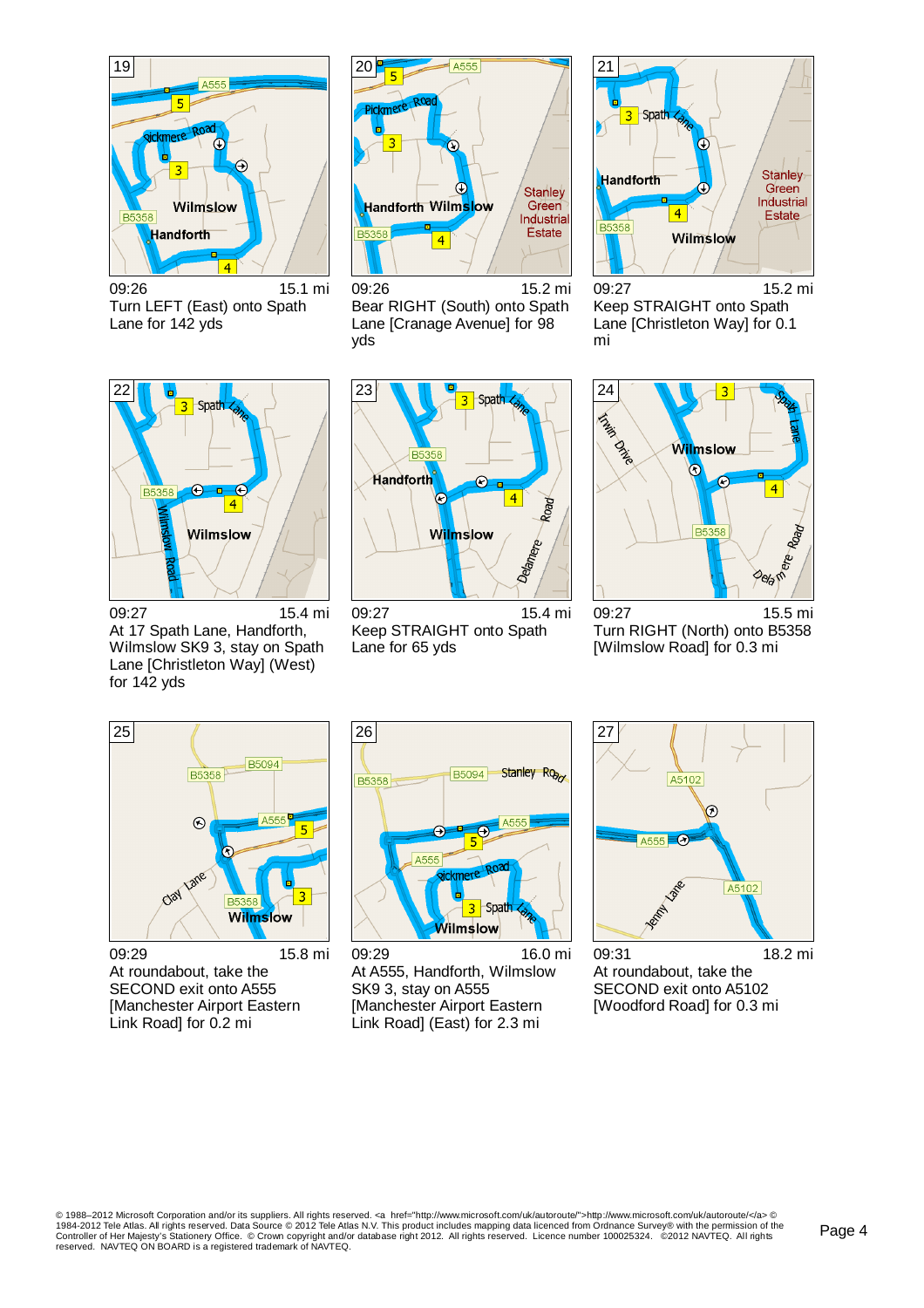![](_page_4_Picture_0.jpeg)

09:32 18.5 mi At 195 Woodford Rd, Woodford, Stockport SK7 1, stay on A5102 [Woodford Road] (South-East) for 0.2 mi

![](_page_4_Picture_2.jpeg)

09:32 18.7 mi At roundabout, take the FIRST exit onto A5149 [Chester Road] for 0.4 mi

![](_page_4_Picture_4.jpeg)

09:33 19.0 mi At Chester Rd, Poynton, Stockport SK12 1, stay on A5149 [Chester Road] (North-East) for 1.2 mi

![](_page_4_Figure_6.jpeg)

09:36 20.2 mi At 22 A5149, Poynton, Stockport SK12<sub>1</sub>, stay on A5149 [Chester Road] (East) for 174 yds

![](_page_4_Figure_8.jpeg)

09:37 20.3 mi Turn RIGHT (South) onto A523 [London Road South] for 0.1 mi

![](_page_4_Figure_10.jpeg)

09:37 20.5 mi At 10 A523, Poynton, Stockport SK12 1, stay on A523 [London Road South] (South) for 0.5 mi

![](_page_4_Figure_12.jpeg)

09:38 21.0 mi At A523, Poynton, Stockport SK12 1, stay on A523 [Hope Green Way] (South) for 3.7 mi

![](_page_4_Figure_14.jpeg)

09:45 24.7 mi At A523, Prestbury, Macclesfield SK10 4, stay on A523 [London Road] (East) for 43 yds

![](_page_4_Figure_16.jpeg)

<sup>09:45</sup> 24.7 mi At roundabout, take the THIRD exit onto B5091 [London Road] for 0.3 mi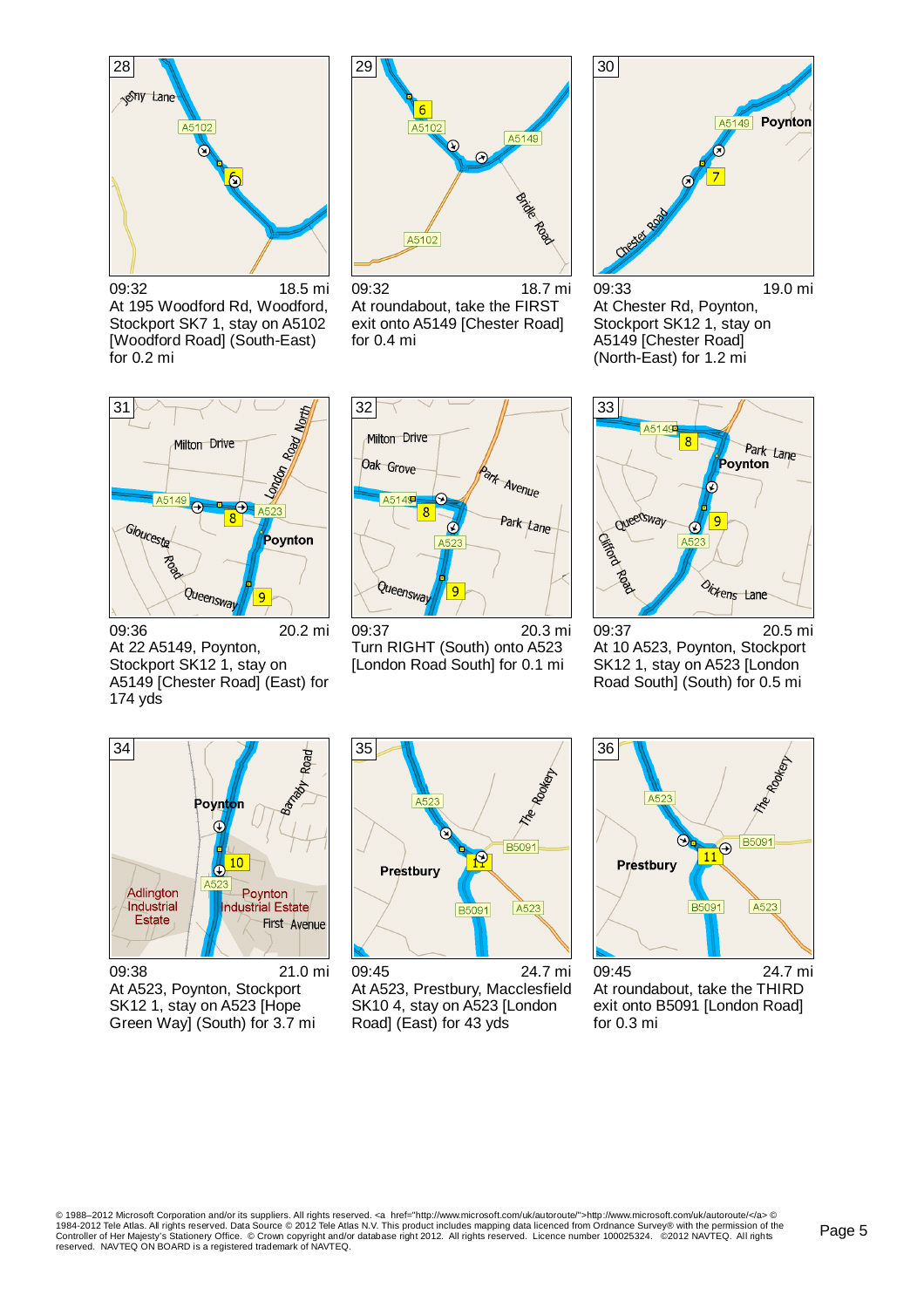![](_page_5_Picture_0.jpeg)

09:45 25.0 mi Turn RIGHT (West) onto A538 [Heybridge Lane] for 98 yds

![](_page_5_Figure_2.jpeg)

09:46 25.0 mi At 64 A538, Prestbury, Macclesfield SK10 4, stay on A538 [Heybridge Lane] (West) for 1.1 mi

![](_page_5_Figure_4.jpeg)

09:49 26.1 mi At A538, Prestbury, Macclesfield SK10 4, stay on A538 [New Road] (West) for 0.2 mi

![](_page_5_Figure_6.jpeg)

09:49 26.3 mi Bear LEFT (South) onto Macclesfield Road for 0.2 mi

![](_page_5_Figure_8.jpeg)

09:50 26.5 mi At 6 Macclesfield Rd, Prestbury, Macclesfield SK10 4, stay on Macclesfield Road (South) for 0.9 mi

42 Alderley Road 15  $\circledcirc$ **B508** 

09:53 27.4 mi At 105 Macclesfield Rd, Prestbury, Macclesfield SK10 4, stay on Macclesfield Road (South) for 131 yds

![](_page_5_Figure_12.jpeg)

09:53 27.4 mi Bear LEFT (South-East) onto B5087 [Prestbury Road] for 1.1 mi

![](_page_5_Picture_14.jpeg)

09:56 28.5 mi At 87 Prestbury Rd, Macclesfield SK10 3, stay on B5087 [Prestbury Road] (East) for 0.1 mi

![](_page_5_Picture_16.jpeg)

09:57 28.6 mi At roundabout, take the SECOND exit onto A537 [Cumberland Street] for 0.2 mi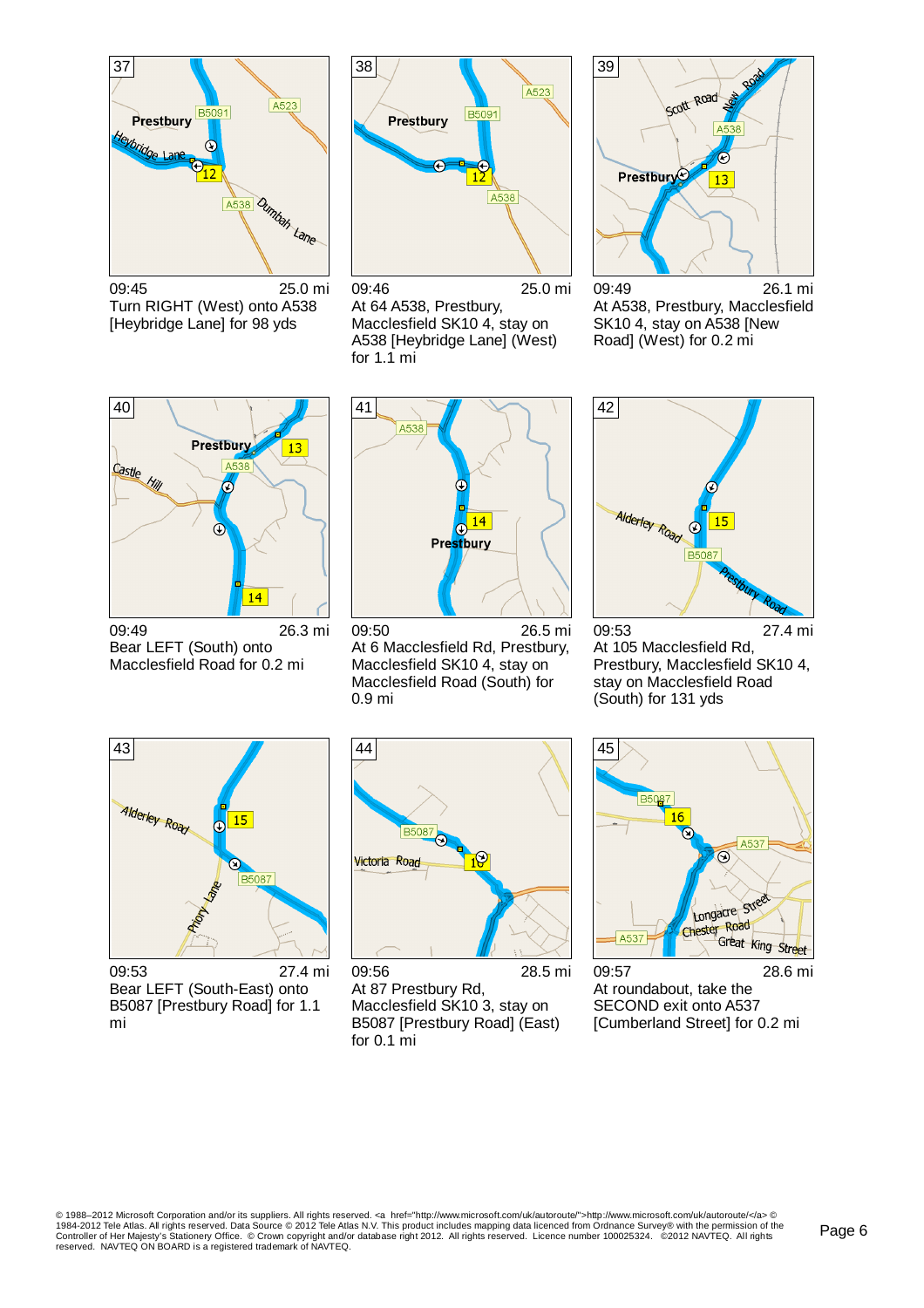![](_page_6_Figure_0.jpeg)

09:57 28.8 mi At roundabout, take the SECOND exit onto B5088 [Oxford Road] for 0.4 mi

![](_page_6_Picture_2.jpeg)

09:58 29.2 mi At 3 Brooklands Ave, Macclesfield SK11 8, stay on B5088 [Oxford Road] (South) for 0.2 mi

![](_page_6_Figure_4.jpeg)

09:59 29.4 mi Bear RIGHT (South) onto A536 [Congleton Road] for 6.4 mi

![](_page_6_Figure_6.jpeg)

10:09 35.8 mi Road name changes to A34 [Macclesfield Road] for 0.6 mi

![](_page_6_Figure_8.jpeg)

10:10 36.4 mi Turn LEFT (South) onto A54 [Rood Hill] for 98 yds towards A34 / (M6) / (A534) / (A54) / Holmes Chapel / Nantwich / Newcastle

![](_page_6_Figure_10.jpeg)

Arrive Congleton

## **Route summary**

| Total journey cost                       | £6.40              |
|------------------------------------------|--------------------|
| Driving distance                         | 36.4 miles         |
| Trip duration                            | 1 hour, 10 minutes |
| Driving time                             | 1 hour. 10 minutes |
| Crow's flight distance between all stops | 32.0 miles         |